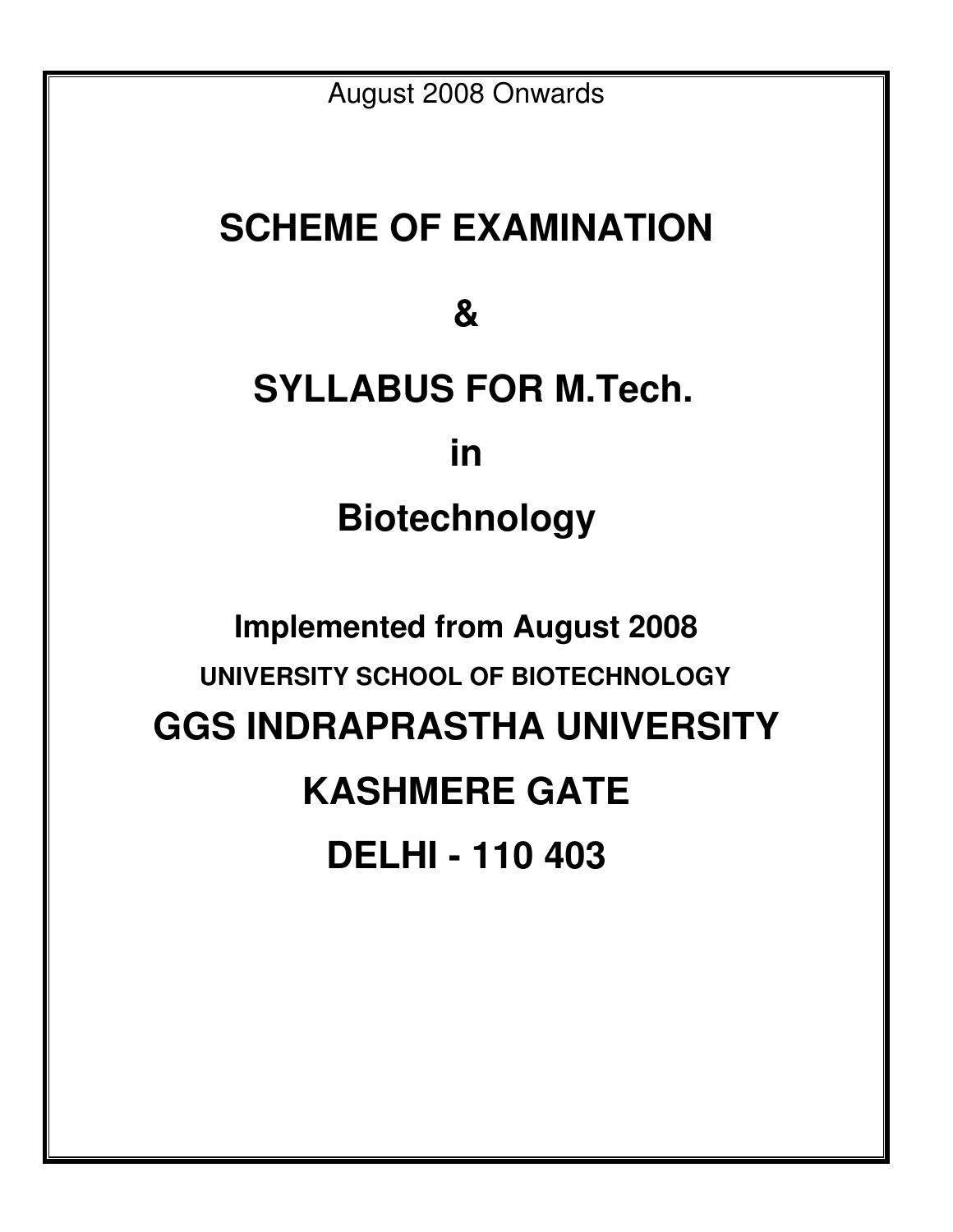#### **M.TECH. SYLLABUS**

# **SCHEME OF EXAMINATION FOR M.TECH. (BIOTECHNOLOGY)**

# **FIRST SEMESTER EXAMINATION (M.Tech)**

| Code No.<br><b>Credits</b>                                              |   |   |    |
|-------------------------------------------------------------------------|---|---|----|
| <b>THEORY PAPERS</b>                                                    |   |   |    |
| <b>BT-501</b><br>Advances in Agricultural Biotechnology                 | 3 |   |    |
| <b>BT-503</b><br>Proteomics                                             | 3 |   |    |
| BT-507<br>Genomics                                                      | 3 |   |    |
| BT-509 Seminars*                                                        | 0 |   |    |
| Elective Paper (any one)                                                |   |   |    |
| CT-513 Environmental Engineering and waste management                   | 3 |   | 4  |
| <b>Management Function and Organizational Behavior</b><br><b>MS-101</b> | 4 | 0 |    |
|                                                                         |   |   |    |
| TOTAL<br>Marcelle Grandeller Freeman Gellen Orchitect<br>LIII.          |   |   | 20 |

#### **NUES: Non University Examination Subject**

### **SECOND SEMESTER EXAMINATION (M.Tech)**

| Code No.<br><b>Credits</b> |                                       |   | T/P |    |
|----------------------------|---------------------------------------|---|-----|----|
| <b>THEORY PAPERS</b>       |                                       |   |     |    |
| <b>BT-502</b>              | <b>Pharmaceutical Biotechnology</b>   | 3 |     | 4  |
| <b>BT-506</b>              | Advances in Bioprocess Engineering    | 3 |     |    |
| BT-512                     | <b>Advanced Bioinformatics</b>        | 3 |     | 4  |
| <b>BT-514</b>              | <b>Term Paper</b>                     |   |     | 4  |
|                            | <b>Elective Paper (any one)</b>       |   |     |    |
| <b>BT-504</b>              | <b>Biodiversity and Biotechnology</b> | 3 |     | 4  |
| CT-520                     | Design and Analysis of Bioreactors    | 3 |     |    |
| <b>MS-106</b>              | <b>Marketing Research</b>             | 4 | 0   |    |
|                            |                                       |   |     |    |
|                            | TOTAL                                 |   |     | 20 |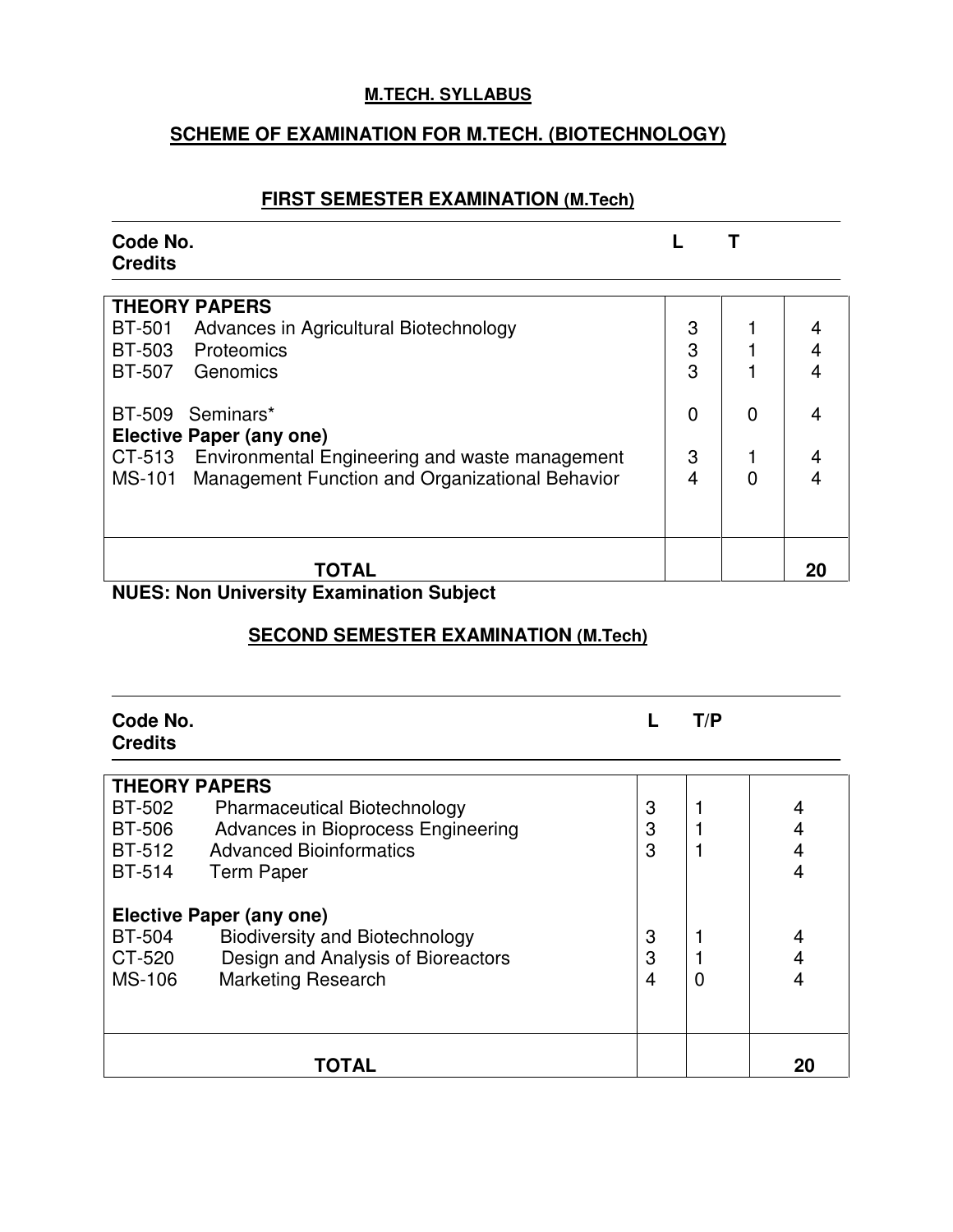| Code No.<br><b>Credits</b>                                                                                                                        |                  | T/P            |         |
|---------------------------------------------------------------------------------------------------------------------------------------------------|------------------|----------------|---------|
| <b>BT-601</b> Biotechnology in Health Care<br>(Project work) : Seminar/oral presentation, mid term<br><b>BT-651</b><br>progrees report submission | 3<br>$\mathbf 0$ | $\overline{0}$ | 4<br>16 |
| TOTAL                                                                                                                                             |                  |                | 20      |

### **FOURTH SEMESTER EXAMINATION (M.Tech)**

**Code No. L T/P Credits** 

**BT-652 ( Dissertation)**  Presentation and Viva, Dissertation submission 0 0 20  **TOTAL 20** 

Each student shall be alloted research project in the beginning of the 3<sup>rd</sup> semester and it shall be pursued all through the III<sup>rd</sup> and IV<sup>th</sup> semester. Mid term evaluation of the project will be done at the end of the  $3<sup>rd</sup>$  semester through seminar/oral presentation and submission of progress report. This will carry 16 credits and shall be evaluated for 50 marks by external examiner and for 50 marks by internal examiner who would normally be the supervisor under whose guidance final dissertaion will be submitted.

Student will submit M.Tech dissertation at the end of IV<sup>th</sup> semester. Final evaluation of the dissertation will be done though presentation and viva voce. It will carry 20 credits and shall be evaluated for 50 marks by external examiner and 50 marks by internal examiner under whose guidance the dissertation has been submitted. Out of total 80 credits, one has to earn at least 75 credits to qualify for M.Tech degree, however the student is required to appear in all the courses.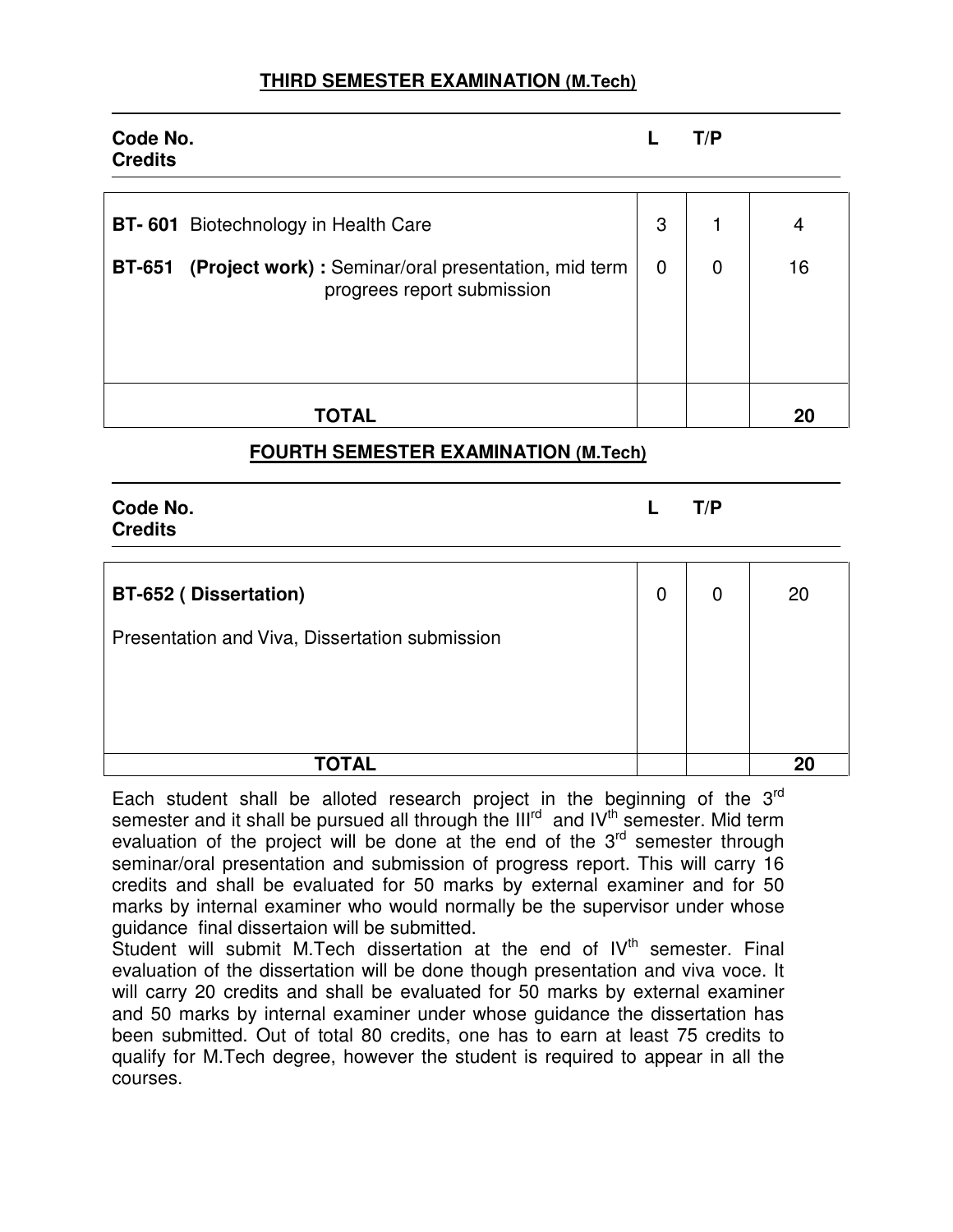|  | <b>Credits</b> | <b>Hours</b> |
|--|----------------|--------------|
|  |                | 40           |

#### **BT-501 ADVANCES IN AGRICULTURAL BIOTECHNOLOGY**

- 1. **Molecular breeding:** Concept and methodology of different types of molecular markers. Role of molecular markers in crop and farm animal improvement, conservation of biodiversity; marker assisted selection; QTL mapping. **(6)**
- 2. Molecular and biochemical basis of plant disease resistance, signaling pathways, protein kinases, virus induced gene silencing. **(5)**
- 3. Molecular basis of plant resistance to various abiotic stresses like drought, salinity, heavy metals, high temperature etc. **(5)**
- 4. **Genetic engineering of plants:** production of transgenic plants for fungal, bacterial and viral disease resistance; herbicide resistance, drought and other abiotic stress resistance; quality parameters: Modification of nitrogen fixing capabilities; gene pyramiding **(5)**
- **5. Choloroplast genetic engineering:** Methodology, applications in herbicide resistance, production of biopharmaceuticals, edible vaccines, foreign gene expression, Limitations. **(5)**
- 6. Transgenic animals for better farming, whole genome cloning **(3)**
- 7. **Molecular farming:** Use of plants and animals for production of neutraceuticals, edible vaccines and other desired products **(4)**
- 8. **World Food Security:** Causes of food insecurity, social economic issues, ensuring food security **(3)**
- 9. **Plant Microbe interaction:** Host-pathogen interaction, host-symbiont interaction, host-Agrobacterium interaction. **(4)**

- 1. Agricultural Biotechnology by Arie Altman. Marcel Dekker, Inc. (2001).
- 2. Plants, Genes and Crop Biotechnology (2003)  $2^{nd}$  Edition by Chrispeels, M.J. & Sadava D.E. American Society of Plant Biologists, Jones and Bartlett Publishers, USA.
- 3. Biochemistry and Molecular Biology of Plants: Edited by Buchanan B.B., Gruissem W, and Jones RL (2000), American Society of Plant Biologists, USA.
- 4. Various research and review journals like Nature Biotechnology, Current Opinion, Trends and Annual Reviews.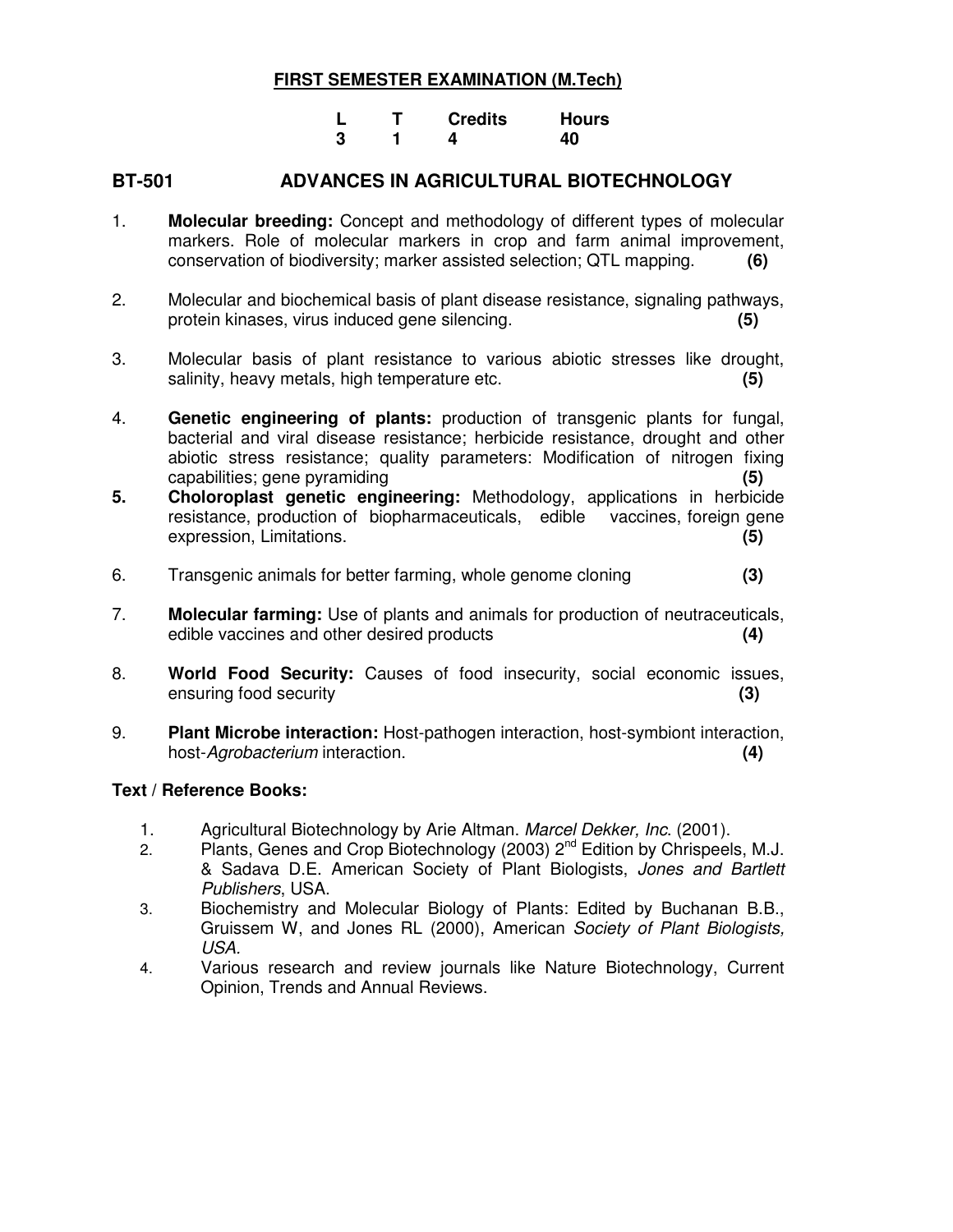|  | <b>Credits</b> | Hours |
|--|----------------|-------|
|  |                | 40    |

#### **BT-503 PROTEOMICS**

- 1. **Introduction:** The proteome and the Genome, life and death of a protein, protein a modular structure functional protein famities, need for proteomics, scope of proteomics, challnges of proteomics. **(4)**
- 2 **Stratgies for protein separation** . Two-dimensional polyacrylamide gel electrophoresis for proteome analysisBrief history of 2-DE, 2-DE with immobilized pH gradients, sample preparation, solubilization, Reduction, The first dimension: IEF with IPG, Equilibration between dimensions, The second dimension: SDS-PAGE, resolution, reproducibility of 2-DE, liquid chromatography in proteomics. **(6)**
- 3 **Detection of proteins in polyacrylamide gels and on electroblot membranes:** Organic dyes and silver stains, Reverse stains, Colloidal dispersion stains, organic fluorophore stains, metal chelate stains. **(3)**
- 4 **Image analysis of two-dimensional gels:** Data acquisition, digital image procesing, Protein spot detection and quantitation, Gel matching, Data analysis, data presentation, data bases. **(3)**
- **5. Protein modification in proteomics:** Introduction, phosphoproteins; glycoproteins, Ubiquitin etc. **(4)**
- 6 **Enhancing high-throughput proteome analysis:** the impact of stable isotope labeling: Sample preparation, two-dimensional gel separation and analysis, Mass spectrometry: protein identification using MS data, Mass spectrometry: protein identification using MS/MS data. **(5)**
- 7 **Protein chips and functional proteomics:** Introduction, different types of protein chips, detection and quantification of proteins bound to protein chips,emerging protein chips technologies. **(5)**
- 8 **Applications of Proteome analysis:** Mining proteomes, protein expression profile, identification of protein-protein interactions and protein complexes, mapping proteins complexes. **(6)**

#### 9 **Recent advances in Proteomics. (4)**

- 1. Proteomics: From Protein Sequence to Function by S.R. Pennington and M.J. Dunn. Viva Books Private Limited (2001).
- 2. Introduction to Proteomics by Daniel C. Liebler. Humana Press.
- 3. Principle of Proteomics by R. M. Twyman. BIOS Scientific Publishers (2004)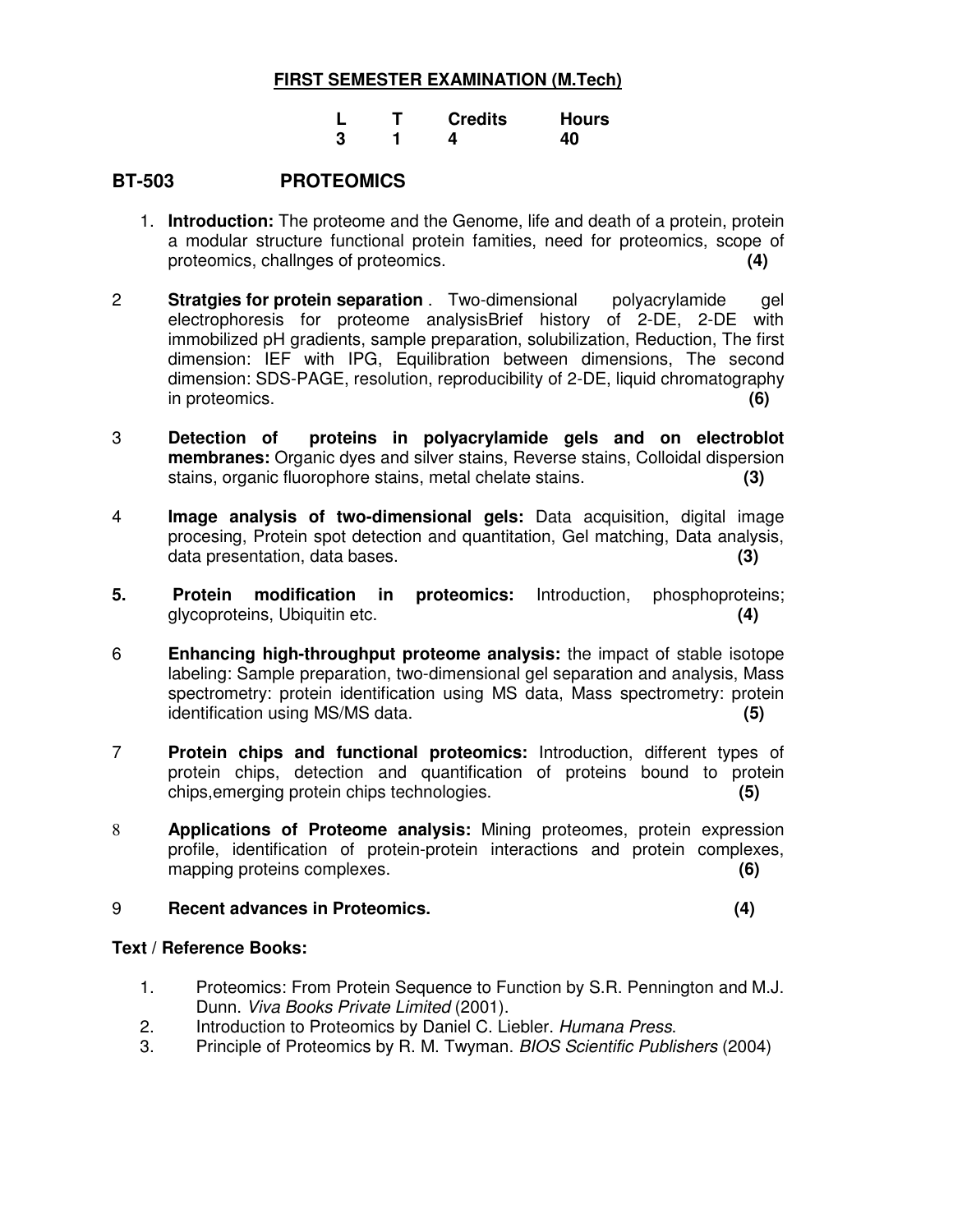|  | <b>Credits</b> | Hours |
|--|----------------|-------|
|  |                | 40    |

#### **BT-507 GENOMICS**

- 1. **Introduction:** Features of prokaryotic, eukaryotic & organellar genomes, Genome sizes – C value paradox, Structural, Functional genomics. **(5)**
- 2. **DNA Sequencing:** Principles of DNA sequencing, Pyrosequencing, Automated DNA sequencing, Shotgun sequencing – contig assembly, High through put sequencing **(5)**
- 3. **Analysis of sequence data:** Analysis & Annotation ORF, Exon Intron boundaries, Other features of nucleic acid sequencing, Protein motifs & domains, Databanks, Sequence comparisons. **(5)**
- 4. **Analysis of Genetic Variation:** Nature of genetic variation Methods to study variation – RFLP, PCR based methods – SNP, Genome – wide comparisons. **(5)**
- 5. **Comparative Genomics:** Comparison of plant, animal, human, microbial and other genome projects, Synteny, Genome evolution, Genomics, assisted crop improvement **(5)**
- 6. **Analysis of Gene Expression:** Analysing transcription Northern blot, RNase protection assay, Real Time-PCR, Primer extension analysis, SI-nuclease protection assay, Comparing transcriptomes- subtractive hybridization, differential display, SAGE, Microarrays **(7)**
- 7. **Genetics and Society:** Genetic diseases in humans and genetic counseling **(4)**
- 8. **Human Genome Project:** Genetic diseases in humans, Human Genome project, genetic counseling ling Genetics and society. **(2)**

#### 9. **Recent advances in Genomics. (2)**

- 1. Handbook of Comparative Genomics: Principles and Methodology by Cecilia Saccone, Graziano Pesole. Wiley-LISS Publication (2003).
- 2. Comparative Genomics by Melody S. Clark. Kluwer Academic Publishers (2001).
- 3. Essentials of Genomics & Bioinformatics C.W. Sensen, Wiley (2003).
- 4. Discovering Genomics, Proteomics & Bioinfo, A.M. Campbell, C.S.H. Press, (2003)
- 5. Various research and review journals like Nature Biotechnology, Current Opinion, Trends and Annual Reviews.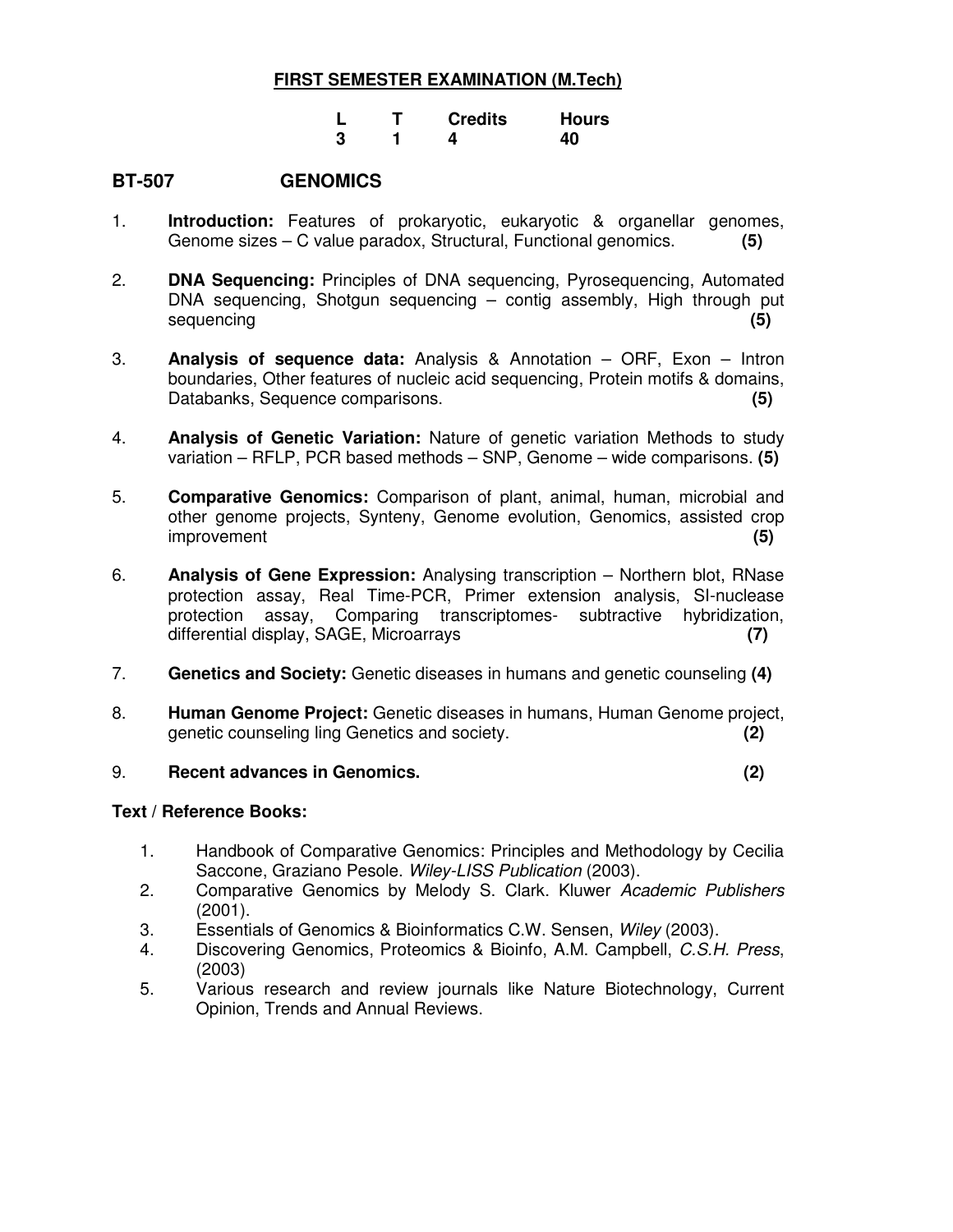#### **L T Credits Hours 3** 1 4 40

#### CT-513 ENVIRONMENTAL ENGINEERING AND WASTE MANAGEMENT

- 1. **Ecology and Environment:** Source of air, water and solid wastes.
- 2. **Air pollution:** Micrometeorology and dispersion of pollutants in environment. Fate of pollutants.
- 3. **Air pollution control technologies:** Centrifugal collectors, electrostatics precipitator, bag filter and wet scrubbers. Design and efficiencies. Combustion generated pollution, vehicle emission control. Case studies.
- 4. **Water pollution:** Water quality modeling for streams. Characterization of effluents, effluent standards.
- 5. **Treatment methods:** Primary methods; setting, pH control, chemical treatment. Secondary methods; Biological treatment, Tertiary treatments; like ozonization, disinfection, etc.
- 6. **Solid waste collection:** treatment and disposal. Waste recovery system.

- 1. L.Canter "Environment Impact Assessment", McGraw Hill.
- 2. E.P. Odum "Fundamentals of Ecology "V.B. Saunders and Co. 1974.
- 3. W.J.Weber "Physics-Chemical Process for water quality control, Wiley-international Ed.
- 4. L.L.Gaccio water and water population Handbook Marcel Dekkar, New York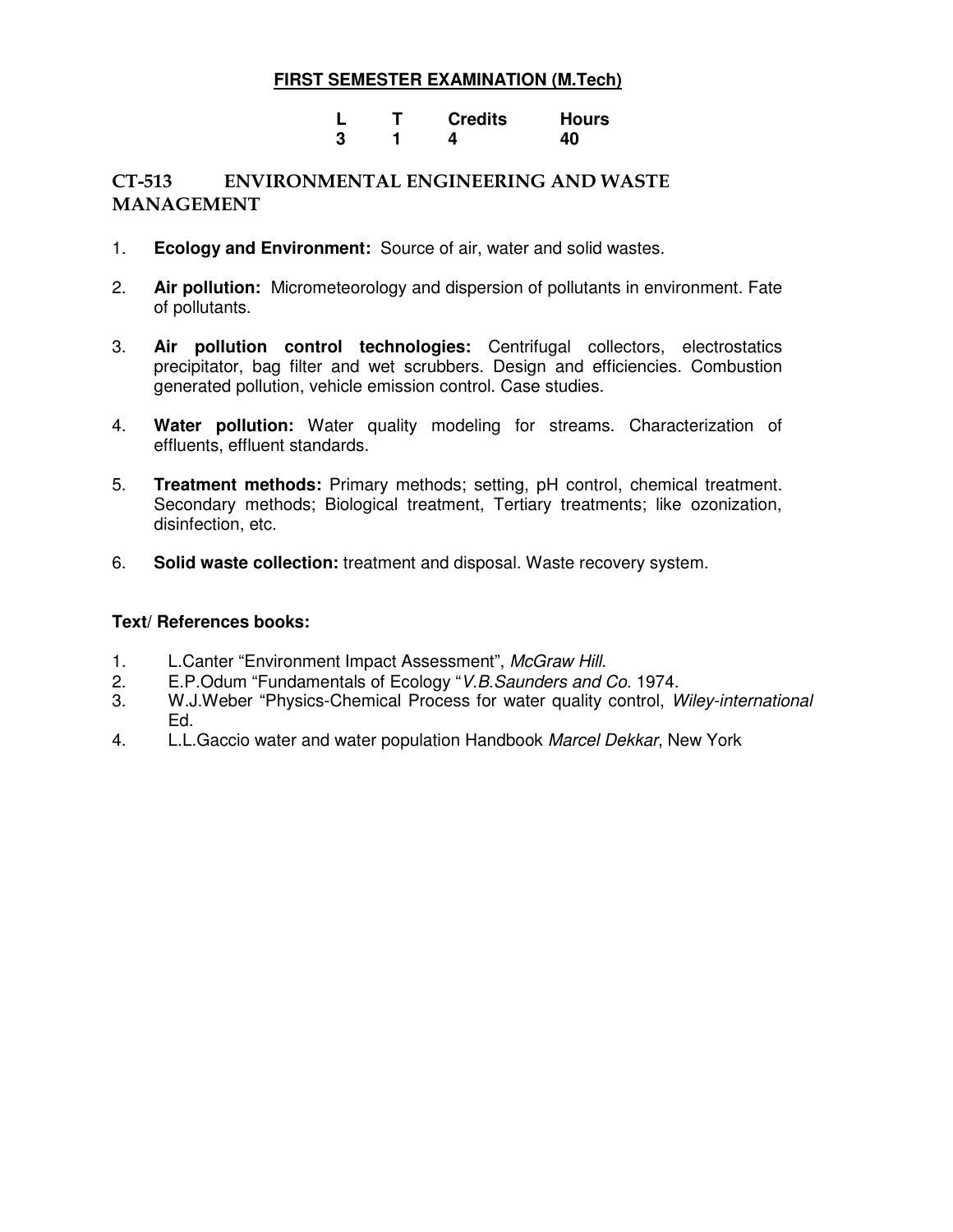**L T Credits Hours 3** 0 4 40

#### **MS- 101 MANAGEMENT PROCESS & ORGANISATIONAL BEHAVIOUR**

- **1. Introduction:** Meaning and Nature of Management, Management Approaches, Processes, Managerial Skills, Tasks and Responsibilities of a Professional Manager. (3) (3)
- **2. Planning:** Need for Planning, Types and Processes of Planning, Management By Objectives. (3) (3)
- **3. Organizational Structure:** Organizational Structure and Design. Fundamentals of Organizing. (3)
- **4. Managerial Decision Making and Controlling:** Types/Models of Decision Making problem solving techniques. Group Decision Making. Controlling: Process and Techniques. (4)
- **5. The Foundations of Organizational Behavior:** Introduction to Organizational Behavior. Today's Organization: Information Technology, Learning Organization. Contemporary Challenges: Diversity, Contingent Workforce, Work/Life Balance. (5)
- **6. Organizational Process:** Organizational Culture and Climate, Managerial Communication. Managerial Ethics. (6)
- **7. Micro Perspectives of Organizational Behavior:** Individual Determinants of Organizational Behavior: Perception, Learning, Personality, Attitudes and Values, Motivation, Job Anxiety and Stress. (8)
- **8. Macro Perspectives of Organizational Behavior:** Group Dynamics and Interpersonal Relations, Management of Organizational Conflicts, Management of Change, Leadership: Theories and Styles. (8)

#### **Text/ References books:**

1. Fundamental of Management, Robbins, S.P. & Decenzo, D (2002). Pearson Education.

2. Management, Stoner, et.al. (2002). Prentice Hall of India.

3. Organizational Behavior, Luthans, F (2004). McGraw Hill, International Edition.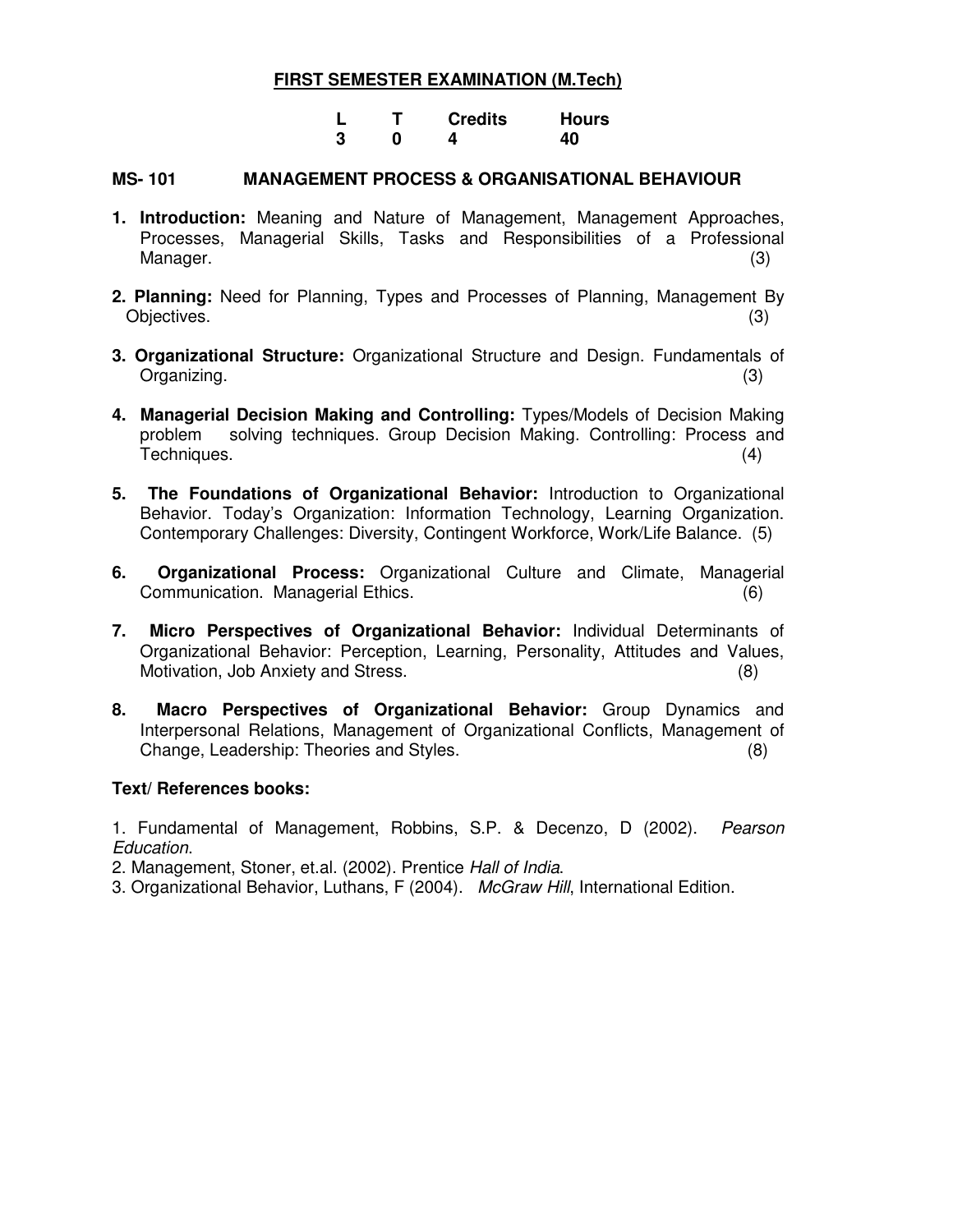|  | <b>Credits</b> | <b>Hours</b> |
|--|----------------|--------------|
|  |                | 40           |

#### **BT-502 PHARMACEUTICAL BIOTECHNOLOGY**

- **1. Pharmaceuticals, biologicals and biopharmaceuticals:** An overview Pharmaceutical & Biopharmaceutical biotechnology, current status & future prospepcts. Pharmaceuticals of animal origin, plant origin, and of microbial origin. (4)
- 2. **The drug development process:** Drug discovery, rational drug design. Delivery of biopharmaceuticals, Pre-clinical trials, and clinical trials. The role of regulatory authorities. **(4)**
- 3. Biopharmaceuticals: Description, pharmacology, formulation, pharmaceutical concern, clinical use recombinant vaccines, edible vaccines **(4)**
- 4. **Drug manufacturing process:** International pharmacopocia. Guide to good manufacturing practice. Manufacturing facility. Sources of pharmaceuticals, production of final product and analysis of final product. (4)
- 5. **Strategies in the search for new lead drugs/compounds:** Improvement of existing drugs. Pros & cons of therapeutic copies. Systematic screening, including highthroughput screening. Exploitation of biological information and planned research & rational al approach. (4)
- 6. **Natural products as pharmaceuticals and source of new lead structures:** Design of effective natural products based approach to drug discovery. Examples of natural products or analogs as pharmaceuticals. (4)
- 7. **Combinatorial chemistry:** Principles of combinatorial chemistry, synthetic methodology including solid phase synthesis. compound Library purification, & analytical tools in solid-phase synthesis. (4)
- 8. **Production and formulation of Biotech Compounds:** Cultivation, production and purification, downstream processing, Excipients, microbiological consideration, shelf life, Doses, Therapeutic response, Route of drug administration, Delivery system. **(4)**
- 9. **Proteins based drugs:** Source, structure, folding, stability, analytical technique, purification, characterization, therapeutic protein, pharmacokinetic and pharmacodynamics of peptides and proteins. Absorption, distribution, metabolism, elimination, protein binding. Protein engineering peptidomimetics. **(4)**
- 10. **Post productuction handling and delivery:** Preparation, storage, handling, administration, Rationale and basic principles, physiologic and mechanistic approaches, approaches using devices, molecular approaches. **(4)**

#### **Text/ References books:**

1. Biopharmaceuticals and industrial prospective. Gray Walsh & B. Murphy, Kluwer publishers (1999).

- 2. Biopharmaceuticals. Gray Walsh, Wiley John & Sons, Inc. (2003).
- 3. The practice of Medicinal chemistry. Camille G. Wermuth, Academic Press, (2003).
- 4. Pharmaceutical Biotechnology by Dann, J.A, Crommelin & Robert D., Sindelar, Oct. 2002, Taylor & Francis.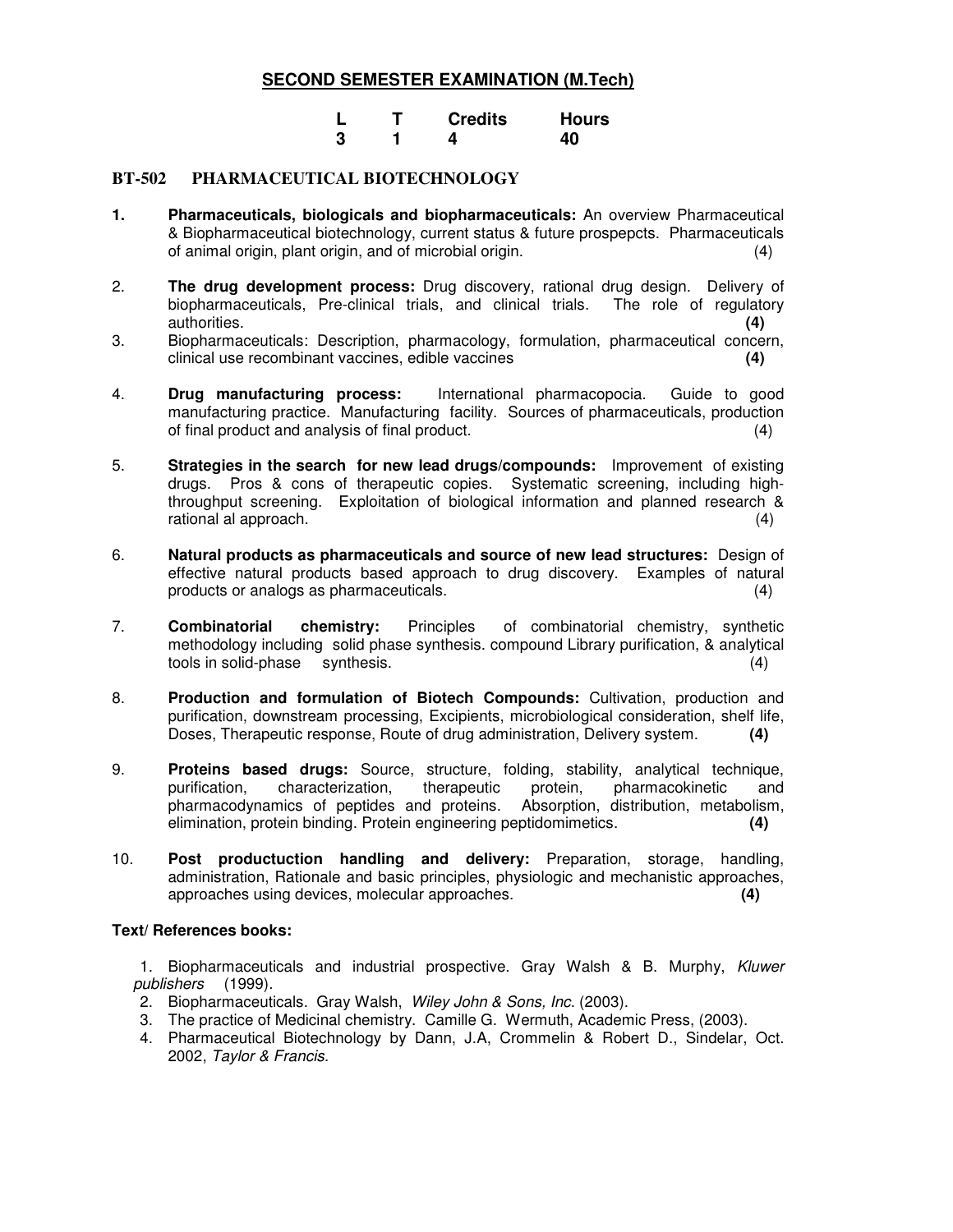|  | <b>Credits</b> | <b>Hours</b> |
|--|----------------|--------------|
|  |                | 40           |

#### **BT-506 ADVANCES IN BIOPROCESS ENGINEERING**

- **1. Unstructured Models:** Unstructured Models of growth, substrate utilization and product formation. Transient growth Kinetics. (**5)**
- **2. Structured Models:** Structured kinetic Models of growth and product formation Compartment Models, Metabolic Models, Cybernetic Models. (**5)**
- **3. Bioreactor Design and Analysis:** Ideal and Non-Ideal reactors, mixing and residence time distribution studies in a bioreactor. (**5)**
- **4. Mass and heat transfer**: Modeling mass and heat transfer in complex systems (**5)**
- **5. Reactors of specific applications:** Packed Bed, Bubble columns, fluidized bed and trickle bed bioreactors, Bioreactor design for animal cell culture, Bioreactor design for waste treatment. (**5)**
- **6. Measurement and control of Bioprocess:** On and off-line sensors for a modern bioreactor, Analysis of cell and medium composition, Kinetic and stoichiometric measurements, Data analysis, Smoothening, interpolation, States and parameters of estimation. (**5)**
- **7. Bioprocess control:** Process control, direct regulatory control, cascade control, advanced control strategies. (**5)**
- **8. Optimizing recombinant protein production:** Analyzing plasmid instability and strategies to overcome them. Host and vector design for optimum expression. Feeding strategies pre and post induction. Case studies for understanding the bottlenecks in recombinant protein expression. (**5)**

#### **Reference Text Books:**

- 1. Biochemical Engineering Fundamentals 2<sup>nd</sup> edition Bailey and Ollis
- 2. Biotechnology  $\check{Q}^{nd}$  edition) Vol 3 (Bioprocessing) and volume 4 (Measuring Modeling and control) Edited by Rehm and Reed).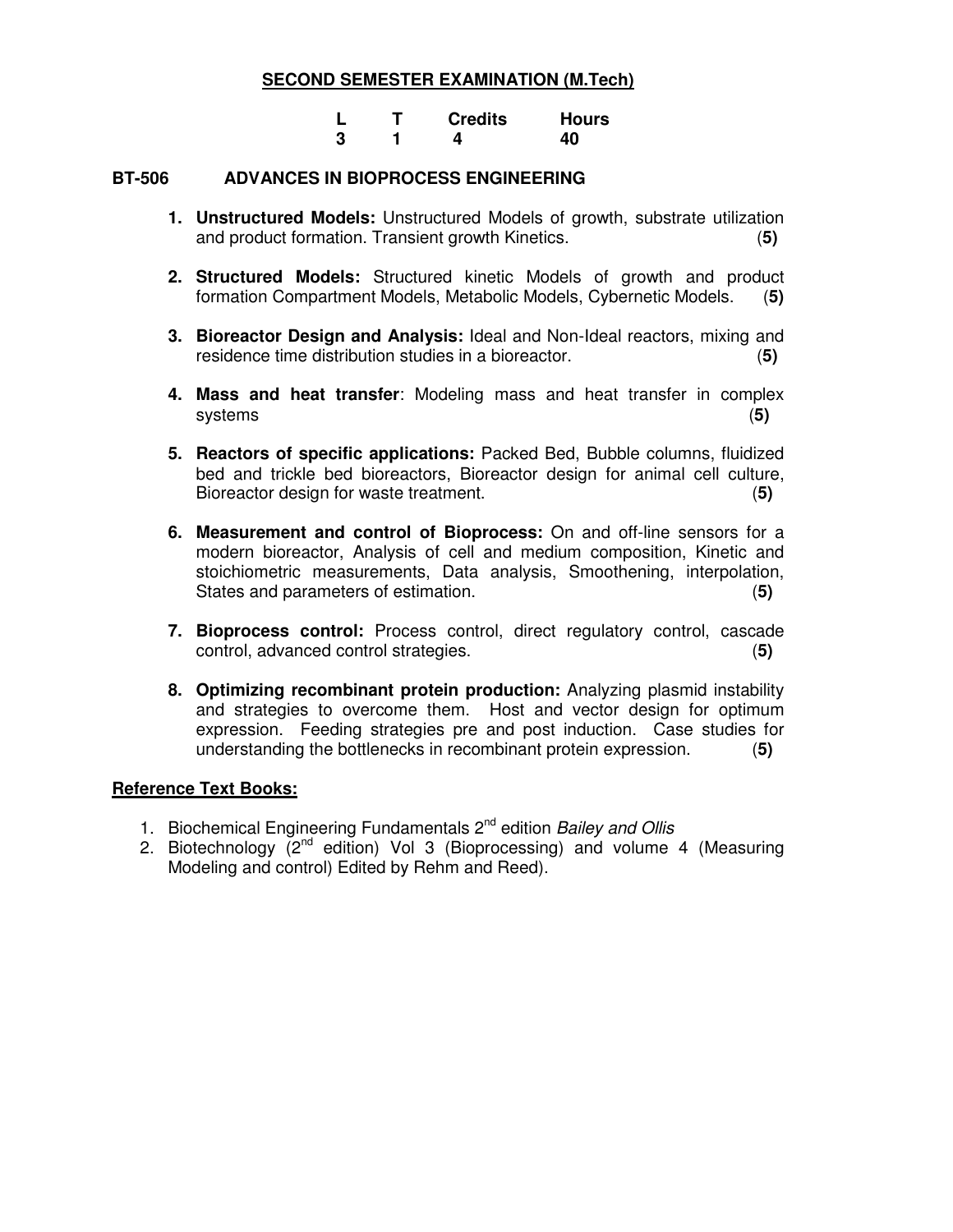|  | <b>Credits</b> | <b>Hours</b> |
|--|----------------|--------------|
|  |                | 38           |

#### **BT-512 ADVANCED BIOINFORMATICS**

- **1. Analysis of the whole genome sequencing data:** Processing and assembly of whole genome sequence data, Base –calling (PHRED); Vector and E. coli masking; Assembly using PHRAP, CAP3; Assessment of final data quality (Coverage, PHRAP score, International guidelines for data quality); Types of Misassemblies and their solution. **(7)**
- **2. Analysis and submission of EST and GSS data:** Processing and quality trimming of nascent sequences; Preparation of submission files; Clustering of ESTs (overview of clustering procedure, pros and cons of clustering). **(6**)
- **3. Whole genome annotation strategies:** Basic overview of whole genome annotation strategies; Strategies for Human and Arabidopsis genomes. **(4)**
- **4. Gene Ontology Consortium:** Basic concept and importance; Brief description of ontology; Methods and tools for assignment of ontology. **(4)**
- **5. Analysis of Microarray data:** Designing of oligo probes; Image processing and normalization; Microarray data variability (measurement ad quantification); Analysis of differentially expressed genes; Experimental designs. **(5)**
- **6. Basics of Unix and Linux:** Working and setting up of Unix workstation, Basic commands, File system basics, Unix shells, Unix shell scripts **(5)**
- **7. Basics of Biological algorithms:** Comparison with computer algorithms, string structures, Introduction to BioPerl, BioJava **(5)**
- **8. Systems Biology: Basics & applications:** System-level understanding of biological systems, use and integration of data from transcriptomics, proteomics and metabolomics; concepts in glycomics, interactomics and fluxomics **(4)**

- Introduction to Bioinformatics Algorithms; Jones & Peuzner; Ane Books, India.
- Microarray Bioinformatics; Dov Stekel; Cambridge University Press.
- Web-resources and suggested reviews/ research papers.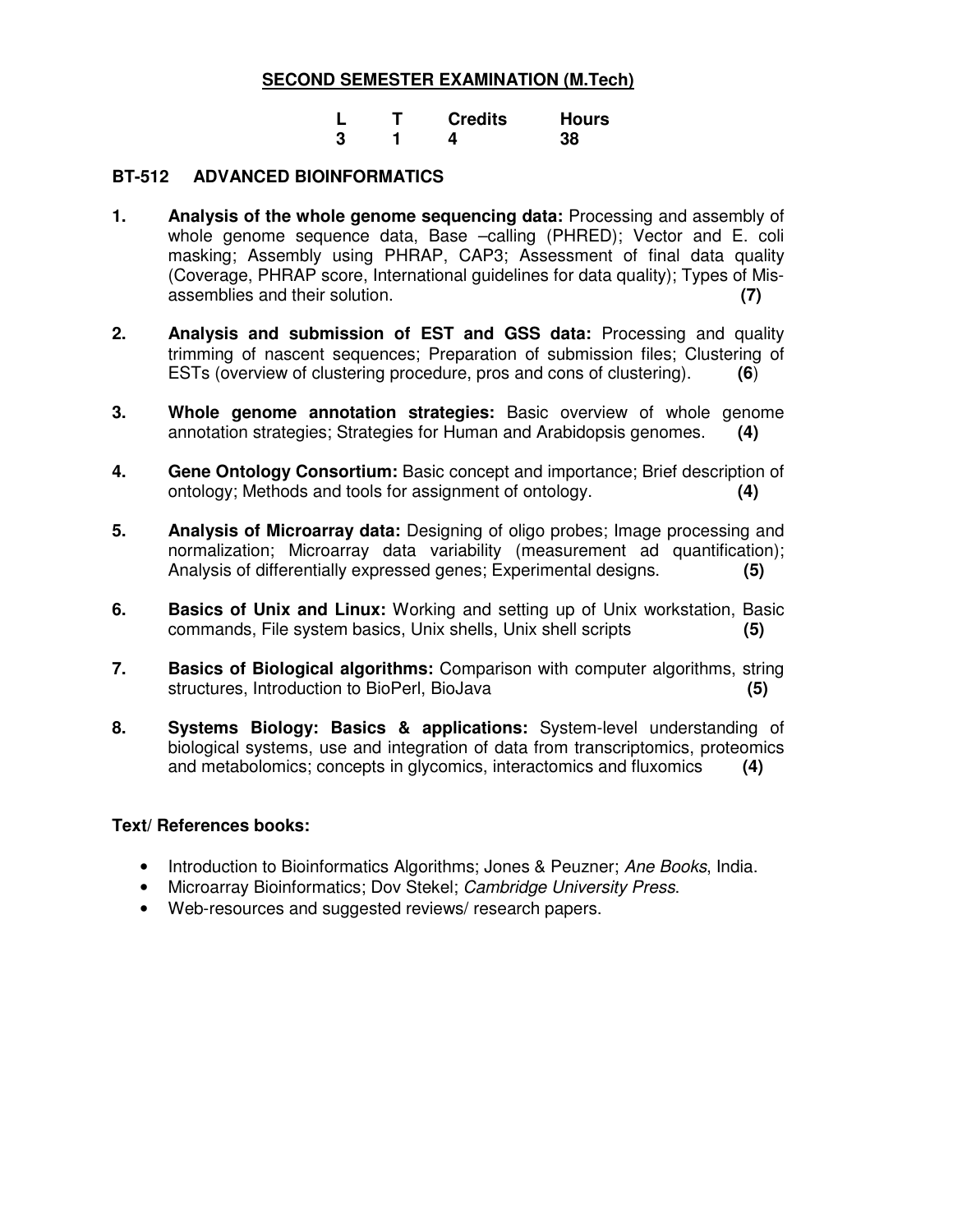|  | <b>Credits</b> | <b>Hours</b> |
|--|----------------|--------------|
|  | Δ              | 40           |

#### **BT-504 BIODIVERSITY AND BIOTECHNOLOGY**

- **1. Concept and Principles:** Origin of biodiversity/evolution, Definition of biodiversity, Types of biodiversity, Levels of biodiversity, Genetic resources, Conservation of biodiversity, endangered species, impact of pollution on biodiversity, loss of biodiversity. **(4)**
- **2. Conservation of Biodiversity:** Need for conservation of biodiversity, types of conservation, role of biotechnology in biodiversity conservation, in vitro conservation, application of in vitro conservation, limitation of in vitro conservation. **(5)**
- **3. Bio-diversity and Germplasm:** Germplasm conservation, classical and new approaches to conservation, collection and exchange of germ plasm, cryopreservation, stability of conserved gumplasm. **(4)**
- **4. Loss of Biodiversity:** Causes and consequences of biodiversity loss, habital loss and aleteration, Endangered species/exotic species, effect of pollutants on species loss, loss of genetic diversity. Preventing biodiversity loss. **(5)**
- **5. Management of Biodiversity:** Identifying land for Natural resources, managing wild life resources, Biodiversity in a changing world, Wealth of Nature. **(4)**
- **6. Tools to study bio-diversity:- DNA extraction** from difficult species and preserved specimens; **Screening methods:** Isozymes. RFLP analysis, DNA fingerprinting, PCR, RAPDs, AFLP, **DATA analysis:** measure of polymorphisms within and among populations, distance data, discrete data and Case studies. **(8)**
- **7. Economic importance of Biodiversity:** Bioprospecting of microbial, animal and plant biodiversity resources of India. **(4)**
- **8. Laws:** National Environmental policy act, Endangered Species Act. National Biodiversity Authority (NBDA), Plant Variety protection & Regulatory Authority (PVPRA) Internal, Laws and special problems in developing countries. (**6)**

#### **Reference Books:-**

- 1. Plant biotechnology and Biodiversity conservation by U. Kumar and A.K. Sharma published by Agrobios (India)
- 2. Conservation and biodiversity by Andrew Dobson, palgrave macmillon
- 3. Essentials of conservation Biology 3<sup>rd</sup> Edition by Riicherd B. Primack; Sinauer Associates, Inc. Publishers. W.K.
- **4.** Life by Purves w.k; Sadava D., Orians, G.H.and Heller, H.C. published by Sinauer Associates Inc; & W.K. Freeman and Company.
- **5.** Molecular tools for Screening Biodiversity Ed. Angela Karp, Peter G. Isaac and David S. Ingram published by Chapman & Hall.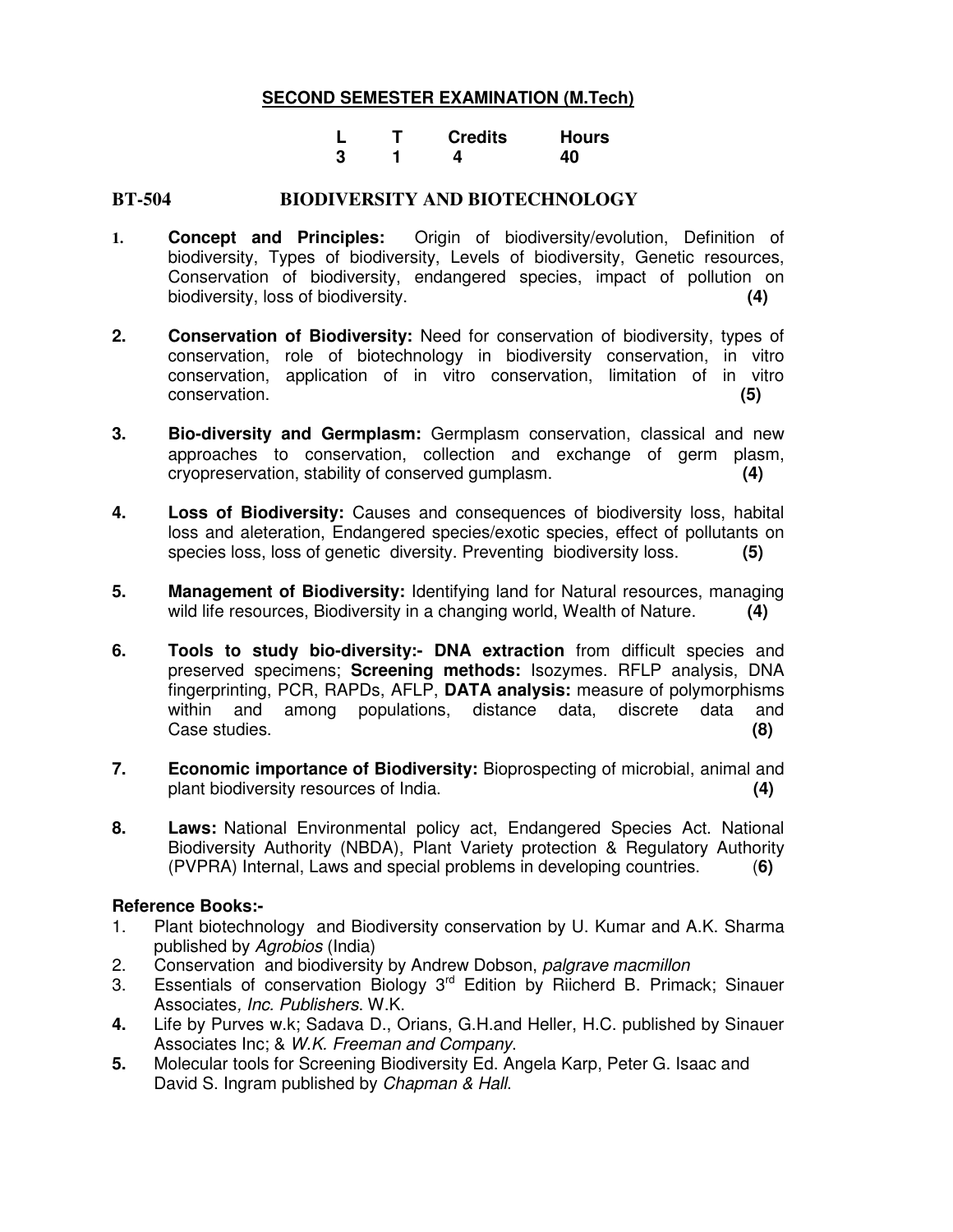|  | <b>Credits</b> | Hours |
|--|----------------|-------|
|  |                | 40    |

#### **CT-520 DESIGN & ANAYSIS OF BIOLOGICAL REACTORS**

- 1. **Ideal Bioreactors:** Fed-Batch Reactor, Enzyme-catalysed reactions in CSTRs, CSTR reactors with recycle and wall growth, the ideal plug-flow tubular reactor.
- 2. **Reactor Dynamics:** Dynamics model, Stability
- 3. **Reactors with non-ideal mixing**: Mixing time in agitated tanks, Resident time distributions, Models for no-ideal reactors, Mixing-Bio reaction interactions.
- 4. **Sterilization Reactors:** Batch Sterilization, Continuous Sterilization
- 5. **Immobilized Bio Catalysits**: Formulation and characterization of immobilized cell bio catalysts, Application of immobilized cell bio catalysts
- 6. **Multiphase Bio reactors:** Conversion of heterogeneous substrates, Packed bed reactors, Bubble column Bio-reactors, Fluidised bed Bio-reactors, Trickle bed reactors
- 7. **Fermentation Technology**: Medium formulation, Design and operation of a typical aseptic, alrobic fermentation process, Alternate bio reactor configuration.
- 8. **Animal & Plant Cell Reactor Technology:** Environmental requirements for animal cell cultivation, Reactor for large-scale production using animal cells, Plant cell cultivation.

- 1. Biochemical Engineering Fundamentals by James E.Bailey & David F.Ollis, Publishers: McGrew-Hill.
- 2. Bioprocess Engineering by Shuler & Kargi, Prentice Hall
- 3. Encyclopedia of Chemical Engineering by Kirk & Othmer,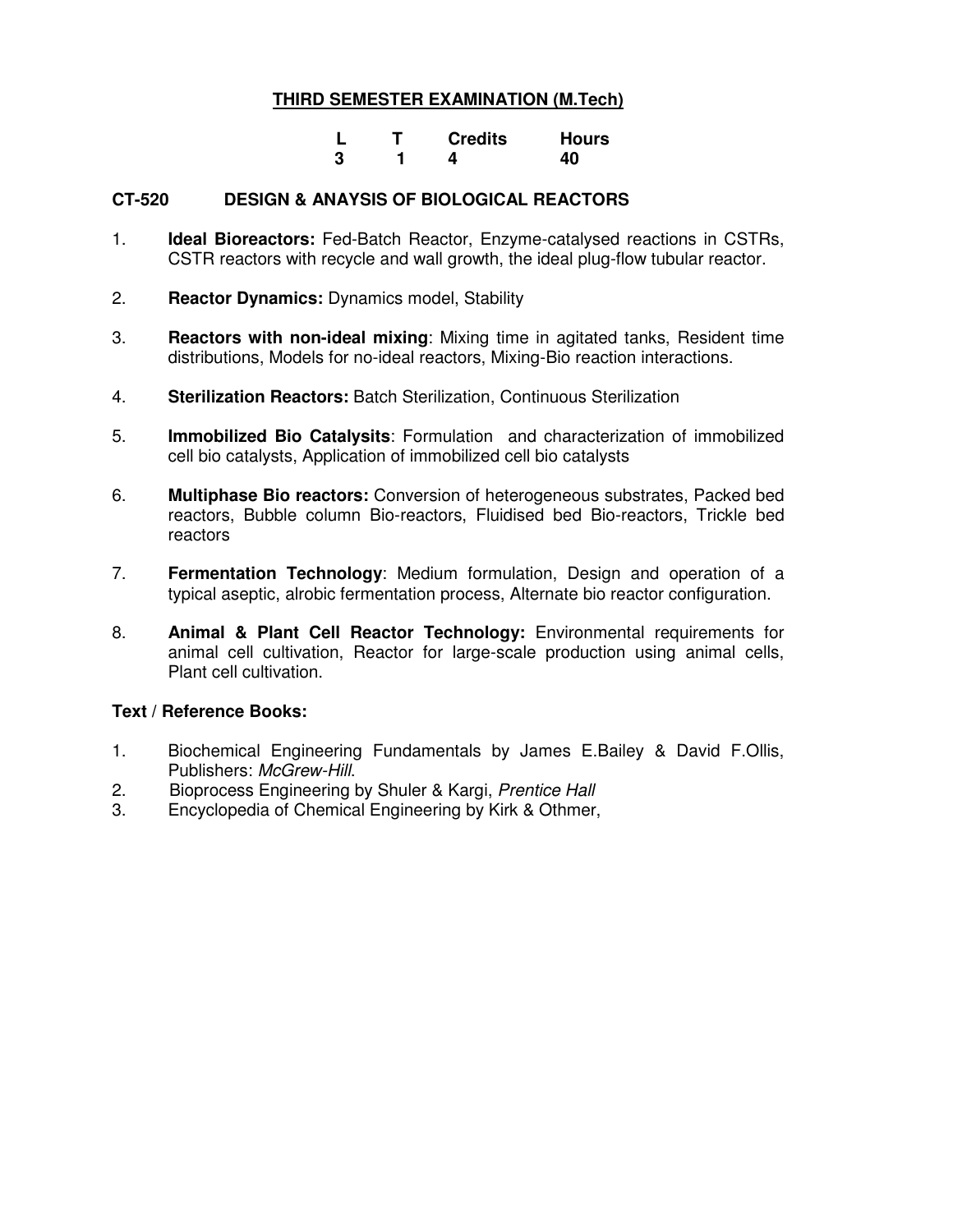|  | <b>Credits</b> | <b>Hours</b> |
|--|----------------|--------------|
|  |                | 40           |

#### **MS-106 MARKETING MANAGEMENT**

- 1. **Introduction to Marketing :** Meaning, Nature and Scope of Marketing; Marketing Philosophies; Marketing Management Process; Concept of Marketing Mix; Market Analysis: Consumer delivered value, relationship marketing Understanding Marketing Environment. **(5)**
- 2. **Market Segmentation, Targeting and Positioning**: Concept of market segmentation, basis of market segmentation, ways of market targeting, targeting invasion plan, positioning strategies. **(5)**
- 3. **Consumer and Organization Buyer Behavior:** Consumer decision making model, factors influencing consumer behavior, significance of these factors influencing behavior of consumers; model of buyer behavior and the factors influence the organizational behavior. **(5)**
- 4. **Demand measurement:** The Concept of consumer demand, deference between industry demand, market demand, company demand, methods of demand measurement and sales forecasting. **(5)**
- 5. **Product Planning and Pricing:** Product Concept; Types of Products; Major Product Decisions, Brand Management; Product Life Cycle, New Product Development Process. **(4)**
- 6. **Pricing Decisions:** Determinants of Price; Pricing Process, Policies and Strategies. **(3)**
- 7. **Promotion decisions:** Communication Process; Promotion Tools-Advertising, Personal Selling, Publicity and Sales Promotion. **(3)**
- 8. **Distribution decisions:** Distribution Channel Decisions-Types and Functions of Intermediaries, Selection and Management of Intermediaries. **(5)**
- 9. **Marketing Organization and Control**: Emerging Trends and Issues in Marketing –Consumerism, Rural Marketing, Social Marketing; Direct and Online Marketing; Green Marketing. **(5)**

- 1. Philip Kotler. Marketing Management: Analysis, Planning, Implementation & Control. Prentice Hall of India (2003).
- 2. Michael, J. E., Bruce, J. W. and Williom, J. S. (13rd Edition), Marketing Management. Tata McGrawHill, New Delhi, (2004).